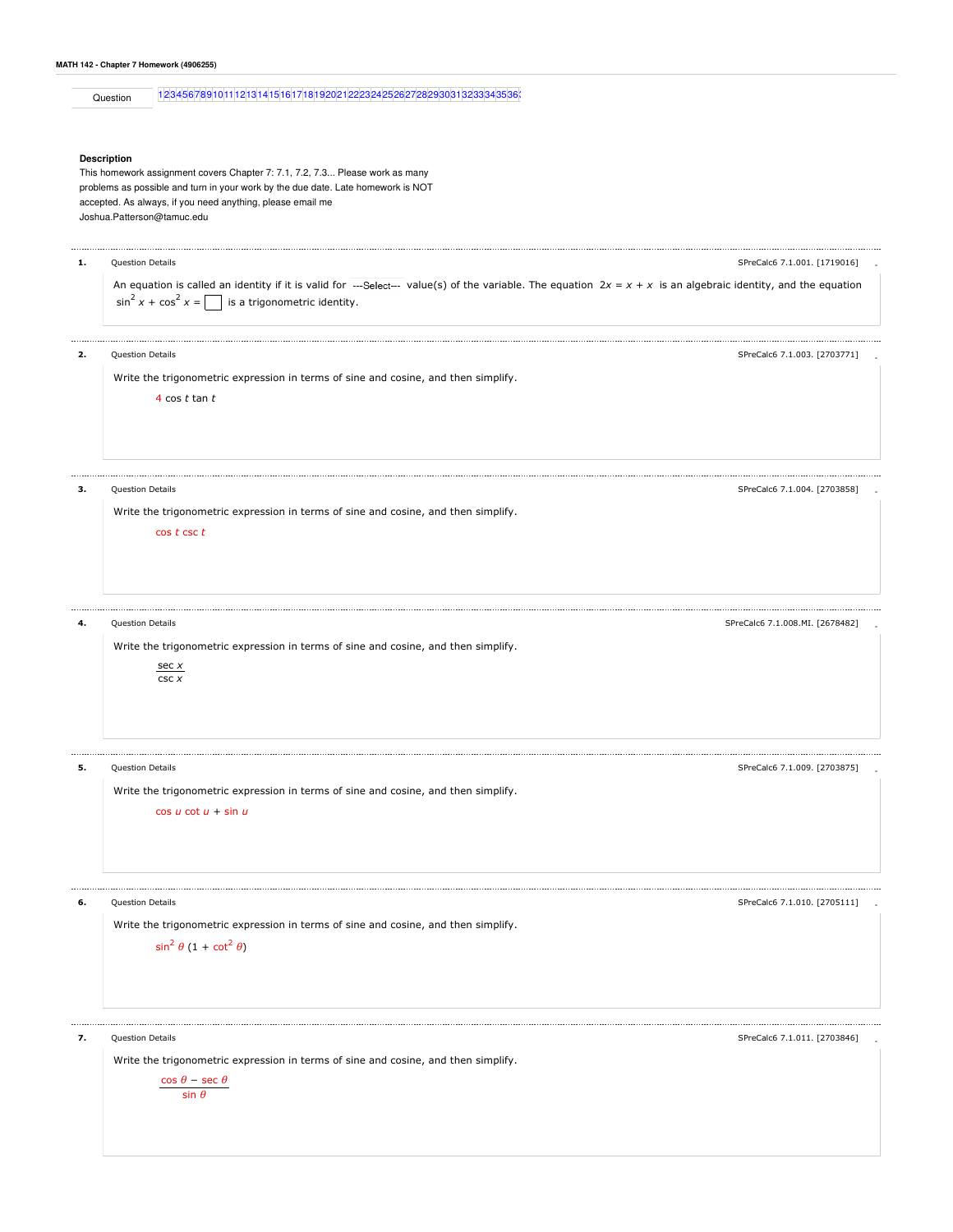**8.** Question Details - Cuestion Details - Cuestion Details - Special Control of the Server of the Special Control of the Special Control of the Special Control of the Special Control of the Special Control of the Special Factor the expression and use the fundamental identities to simplify. There is more than one correct form of the answer.  $3 \sin^2 x \csc^2 x - 3 \sin^2 x$ **9.** Question Details **Containers** and the set of the set of the set of the set of the SPreCalc6 7.1.013. [2703857] Simplify the trigonometric expression.  $\frac{2 \sin x \sec x}{2}$ tan x 10. Question Details **10.** Current and the SPreCalc6 7.1.015. [2703802] Control of the SPreCalc6 7.1.015. [2703802] Simplify the trigonometric expression.  $1 + \cos y$ sec y + 1 11. Question Details **According to the Contract Contract Contract Contract Contract Contract Contract Contract Contract Contract Contract Contract Contract Contract Contract Contract Contract Contract Contract Contract Con** Simplify the trigonometric expression.  $\frac{\csc^2 x - 1}{2}$  $\csc^2 x$ extion Details and the set of the set of the set of the set of the set of the set of the SPreCalc6 7.1.057. [2705097]  $\,$ Verify the identity. Multiply the numerator and denominator by a common value, and then simplify. Use a Pythagorean Identity.  $\frac{\cos x - 1}{x} =$  $\cos x + 1$  $\frac{-\sin^2 x}{(\cos x + 1)^2}$  $\frac{\cos x - 1}{\cos x + 1} =$  =  $\cos x + 1$  $\cos x - 1$  $\frac{\cos x + 1}{\cos x + 1}$  $(\cos x + 1)^2$  = 13. Question Details **1988** Certain Server 2012 of the SPreCalc6 of the SPreCalc6 7.1.058. [1719003] 13. Cuestion Details Verify the identity.  $\frac{\cos w}{\sin w}$  = cos w + sin w cot w  $1 + \cot w$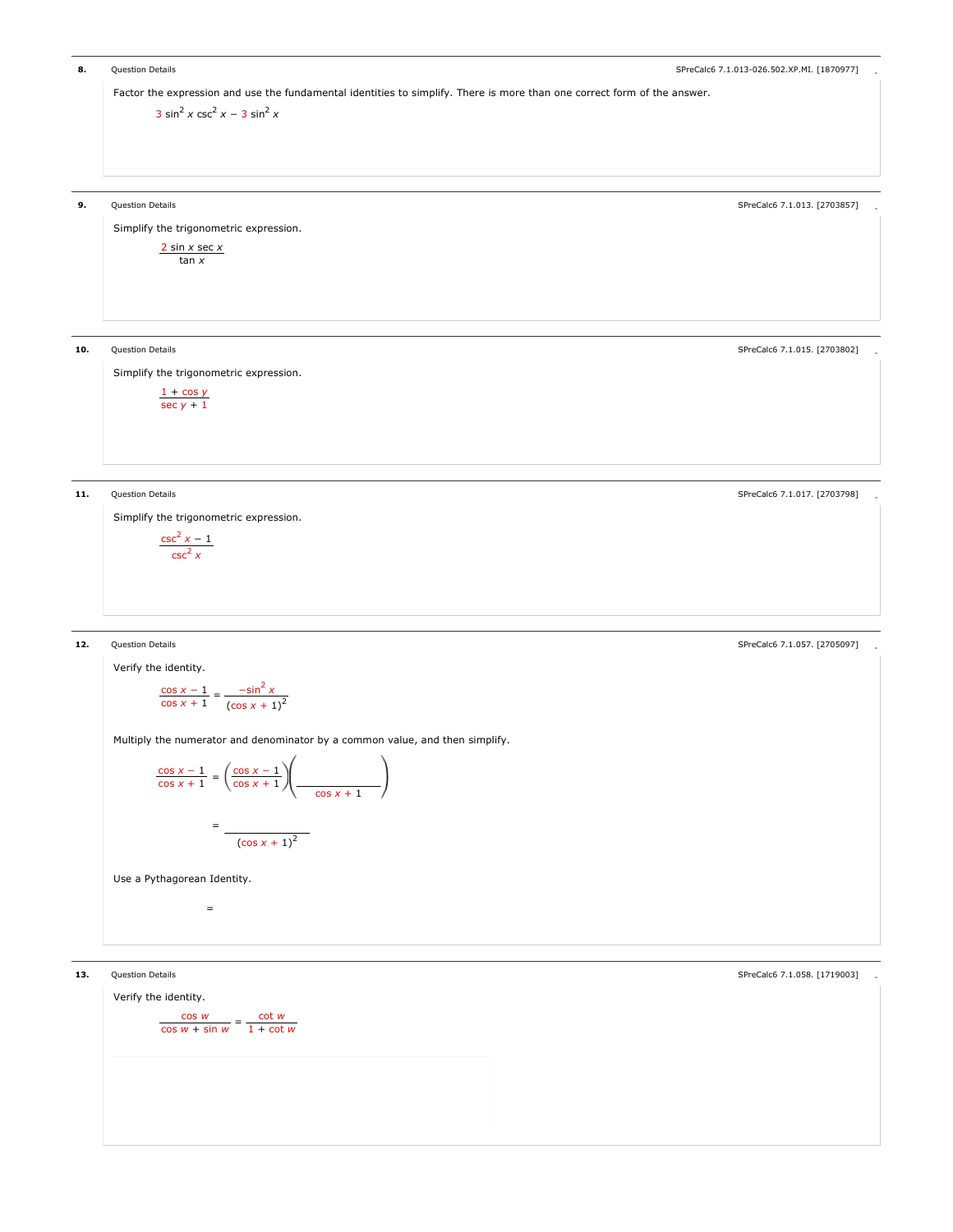

Verify the identity.  $\frac{\cos A}{\sin A}$  – tan A = sec A 1 − sin A

15. Question Details - SPreCalc6 7.1.066. [1719027]

ermic Details and Controller and Controller and Controller and Controller and Controller and Controller and Controller and Controller and Controller and Controller and Controller and Controller and Controller and Controlle

Verify the identity.  $\frac{\sin^2 t + \cot^2 t - 1}{2} = \cot^2 t$  $\cos^2 t$ 

Use the Pythagorean and Reciprocal Identities to simplify.

$$
\frac{\sin^2 t + \cot^2 t - 1}{\cos^2 t} = \frac{\sec^2 t}{\cos^2 t}
$$
  
=  $\left(\frac{\sqrt{\frac{1}{\cos^2 t}}}{\sin^2 t}\right) + \left(\frac{\cos^2 t}{\sin^2 t}\right)\left(\frac{1}{\cos^2 t}\right)$   
=  $\left(\frac{\frac{1}{\sin^2 t}}{\sin^2 t}\right)$   
=  $\left(\frac{1}{\sin^2 t}\right)$   
=  $\left(\frac{1}{\sin^2 t}\right)$ 



18. Question Details **18. Automobility of the Calco Control** of the SPreCalco 7.2.003. [2708358] 3. SPreCalc6 7.2.003. [2708358]

Use an Addition or Subtraction Formula to find the exact value of the expression, as demonstrated in Example 1. sin 75°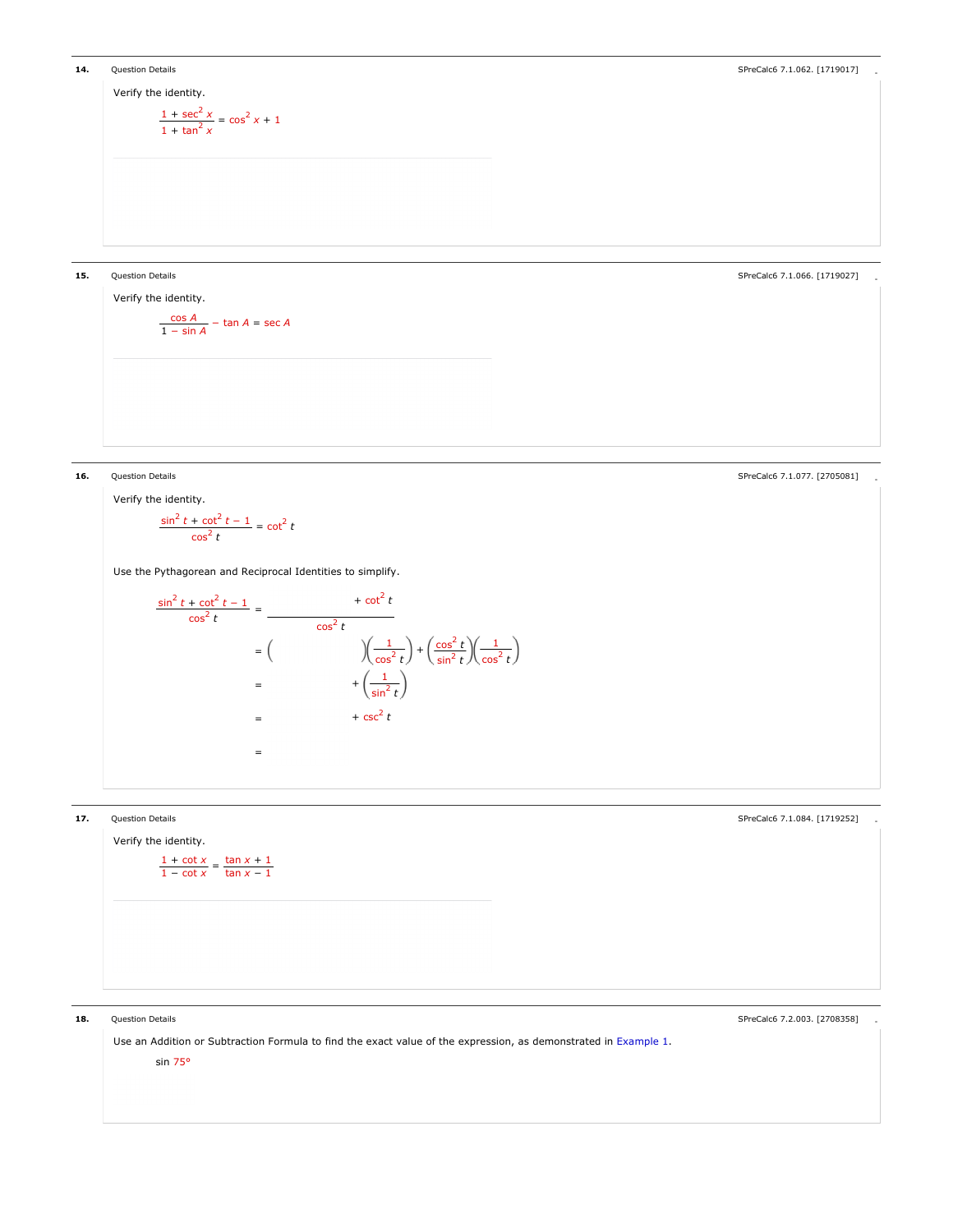| 19. | Question Details<br>Use an Addition or Subtraction Formula to find the exact value of the expression, as demonstrated in Example 1.<br>cos 75°                                                                                                  | SPreCalc6 7.2.006. [2708244]    |
|-----|-------------------------------------------------------------------------------------------------------------------------------------------------------------------------------------------------------------------------------------------------|---------------------------------|
| 20. | Question Details<br>Use an Addition or Subtraction Formula to find the exact value of the expression, as demonstrated in Example 1.<br>tan 75°                                                                                                  | SPreCalc6 7.2.007. [2708334]    |
| 21. | Question Details<br>Use an Addition or Subtraction Formula to find the exact value of the expression, as demonstrated in Example 1.<br>$sin(-\frac{5\pi}{12})$                                                                                  | SPreCalc6 7.2.012.MI. [2678435] |
| 22. | Question Details<br>Use an Addition or Subtraction Formula to write the expression as a trigonometric function of one number.<br>cos 19° cos 26° - sin 19° sin 26°<br>Find its exact value.                                                     | SPreCalc6 7.2.015. [2708250]    |
| 23. | Question Details<br>Use an Addition or Subtraction Formula to write the expression as a trigonometric function of one number.<br>$\cos 15^{\circ} \cos 75^{\circ} - \sin 15^{\circ} \sin 75^{\circ}$<br>Find its exact value.                   | SPreCalc6 7.2.016.MI. [2725681] |
| 24. | Question Details<br>Use an Addition or Subtraction Formula to write the expression as a trigonometric function of one number.<br>$\cos \frac{4\pi}{5} \cos \frac{7\pi}{15} + \sin \frac{4\pi}{5} \sin \frac{7\pi}{15}$<br>Find its exact value. | SPreCalc6 7.2.017. [2708345]    |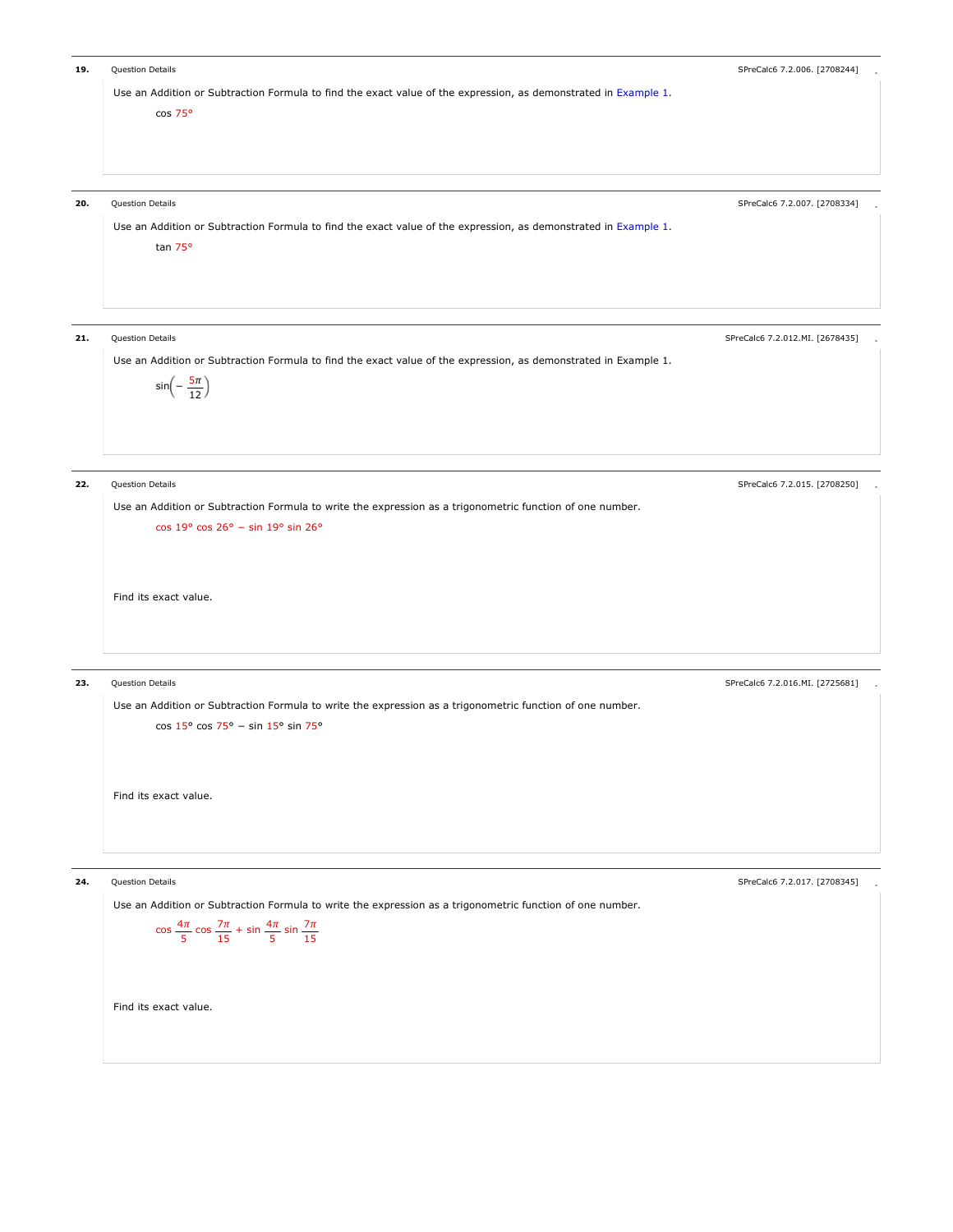```
ermic Details - Christian Details - SPreCalc6 7.2.019. [2708367] . SPreCalc6 7.2.019. [2708367] . [2708367] . [2708367] . [2708367] . [2708367] . [2708367] . [2708367] . [2708367] . [2708367] . [2708367] . [2708367] . [270
      Use an Addition or Subtraction Formula to write the expression as a trigonometric function of one number.
      Find its exact value.

tan 41° − tan 11°
                1 + tan 41° tan 11°
26. Question Details -
SPreCalc6 7.2.020.MI. [2708352]
      Use an Addition or Subtraction Formula to write the expression as a trigonometric function of one number.
      Find its exact value.
               \cos \frac{13\pi}{15} \cos \left( -\frac{\pi}{5} \right) - \sin \frac{13\pi}{15} \sin \left( -\frac{\pi}{5} \right)π
                               5
                                        13\pi15
                                                   π
                                                   5
27. Question Details Accord 20.032. [1767135] 2012 12:032. [1767135] 27. Question Details 4.2.032. [1767135]
      Prove the identity.
               tan(x - \frac{\pi}{2}) =4
                             tan x − 1
                             tan x + 1
ermic Details - SpreCalc6 7.2.034.MI. [2678438] . SpreCalc6 7.2.034.MI. [2678438] . SpreCalc6 7.2.034.MI. [2678438]
      Prove the identity.
              3 \cos(x + y) + 3 \cos(x - y) = 6 \cos x \cos yermic and the United States of the SPreCalc6 7.2.036. [1759351] . SPreCalc6 7.2.036. [1759351] . SPRECalc6 7.2.036. [1759351]
```
Prove the identity.  $\cot(x+y) = \frac{\cot y \cot x - 1}{\cot x + \cot y}$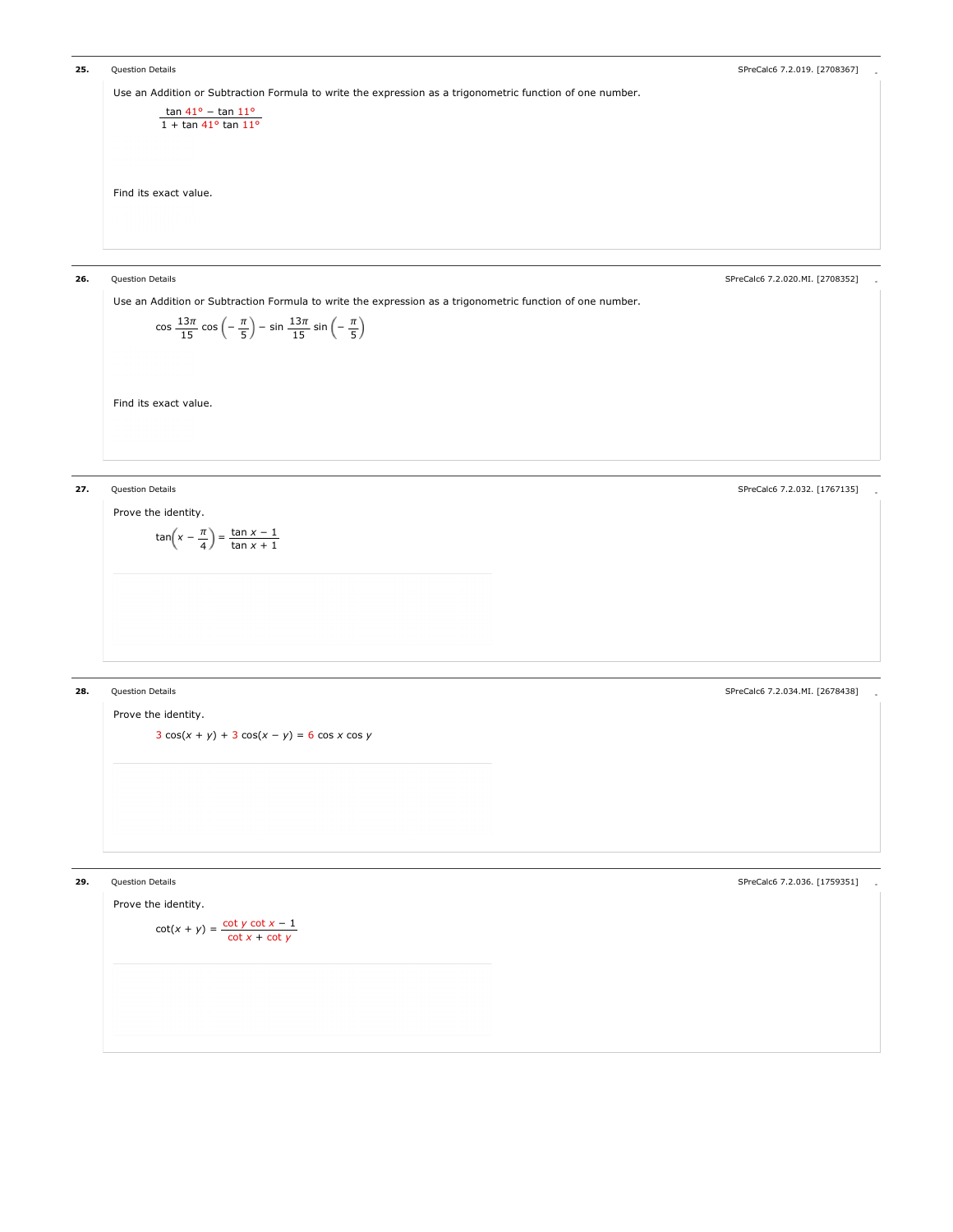```
30. Question Details Containers and the set of the set of the set of the set of the SPreCalc6 7.3.001. [2708790]
      If we know the values of sin x and cos x, we can find the value of sin 2x by using the --Select--- Formula for Sine.
      State the formula: sin 2x =
```
## 31. Question Details - SPreCalc6 7.3.002. [2708389]

If we know the value of cos x and the quadrant in which  $x/2$  lies, we can find the value of sin  $(x/2)$  by using the ---Select--- Formula for Sine.

State the formula:  $sin(x/2) = \pm$  .

32. Question Details - SPreCalc6 7.3.004. [2708211]

Find sin 2x, cos 2x, and tan 2x from the given information.



Find sin 2x, cos 2x, and tan 2x from the given information. csc  $x = 6$ , tan  $x < 0$  $sin 2x =$  $\cos 2x =$ tan  $2x =$ 

Find sin 2x, cos 2x, and tan 2x from the given information.  $sin 2x =$  $cos 2x =$ tan  $2x =$ sec  $x = 8$ , x in Quadrant IV

Find sin 2x, cos 2x, and tan 2x from the given information.  $sin 2x =$  $cos 2x =$  $tan x = -\frac{1}{2}, \cos x > 0$ 

 $tan 2x =$ 

33. Question Details - SPreCalc6 7.3.006.MI. [2678458]

34. Question Details - SPreCalc6 7.3.008. [2708231]

35. Question Details - SPreCalc6 7.3.009. [2708228]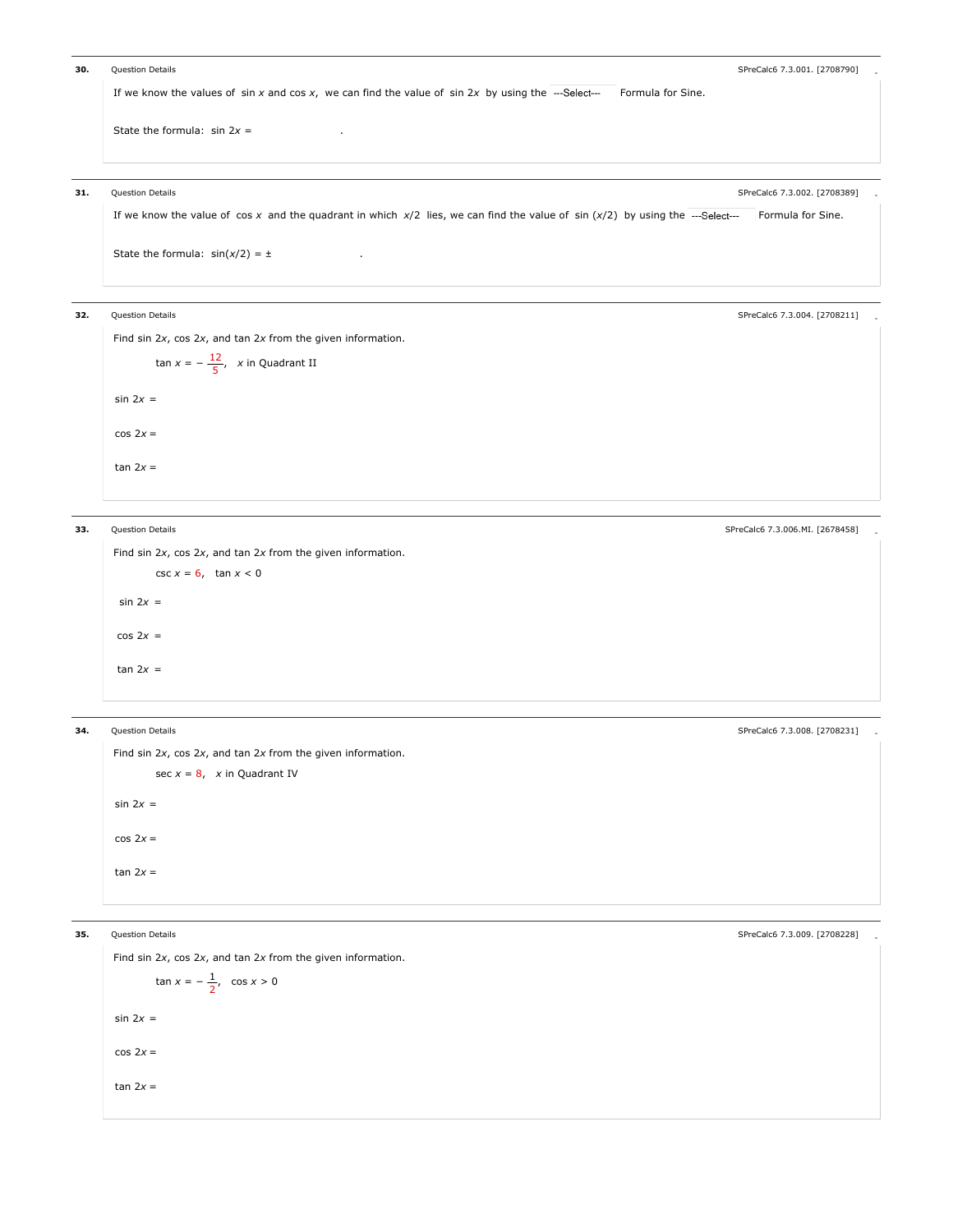special of the control of the control of the control of the control of the control of the control of the control of the control of the control of the control of the control of the control of the control of the control of t Use an appropriate Half-Angle Formula to find the exact value of the expression. sin 15° 37. Question Details - SPreCalc6 7.3.018. [2708984] Use an appropriate Half-Angle Formula to find the exact value of the expression. tan 15° s Cuestion Details Contract Contract Contract Contract Contract Contract Contract Contract Contract Contract Contract Contract Contract Contract Contract Contract Contract Contract Contract Contract Contract Contract Contr Use an appropriate Half-Angle Formula to find the exact value of the expression. tan 22.5° 39. Question Details - SPreCalc6 7.3.020.MI. [2708969] Use an appropriate Half-Angle Formula to find the exact value of the expression. sin 75° ermic Details - Current Control of the SPreCalc6 7.3.021. [2709729] . SPreCalc6 7.3.021. [2709729] . SPRECalc6 7.3.021. [2709729] Use an appropriate Half-Angle Formula to find the exact value of the expression. cos 165° ermic Details - Cuestion Details - SPreCalc6 7.3.025. [2709702] . SPreCalc6 7.3.025. [2709702] . SPRECalc6 7.3.025. [2709702] Use an appropriate Half-Angle Formula to find the exact value of the expression.  $\sin \frac{\pi}{8}$ ermic Details - Cuestion Details - SPreCalc6 7.3.029. [2709809] . SPreCalc6 7.3.029. [2709809] . SPRECalc6 7.3.029. [2709809] Simplify the expression by using a Double-Angle Formula or a Half-Angle Formula. (a) 2 sin 17° cos 17° (b)  $2 \sin 4\theta \cos 4\theta$